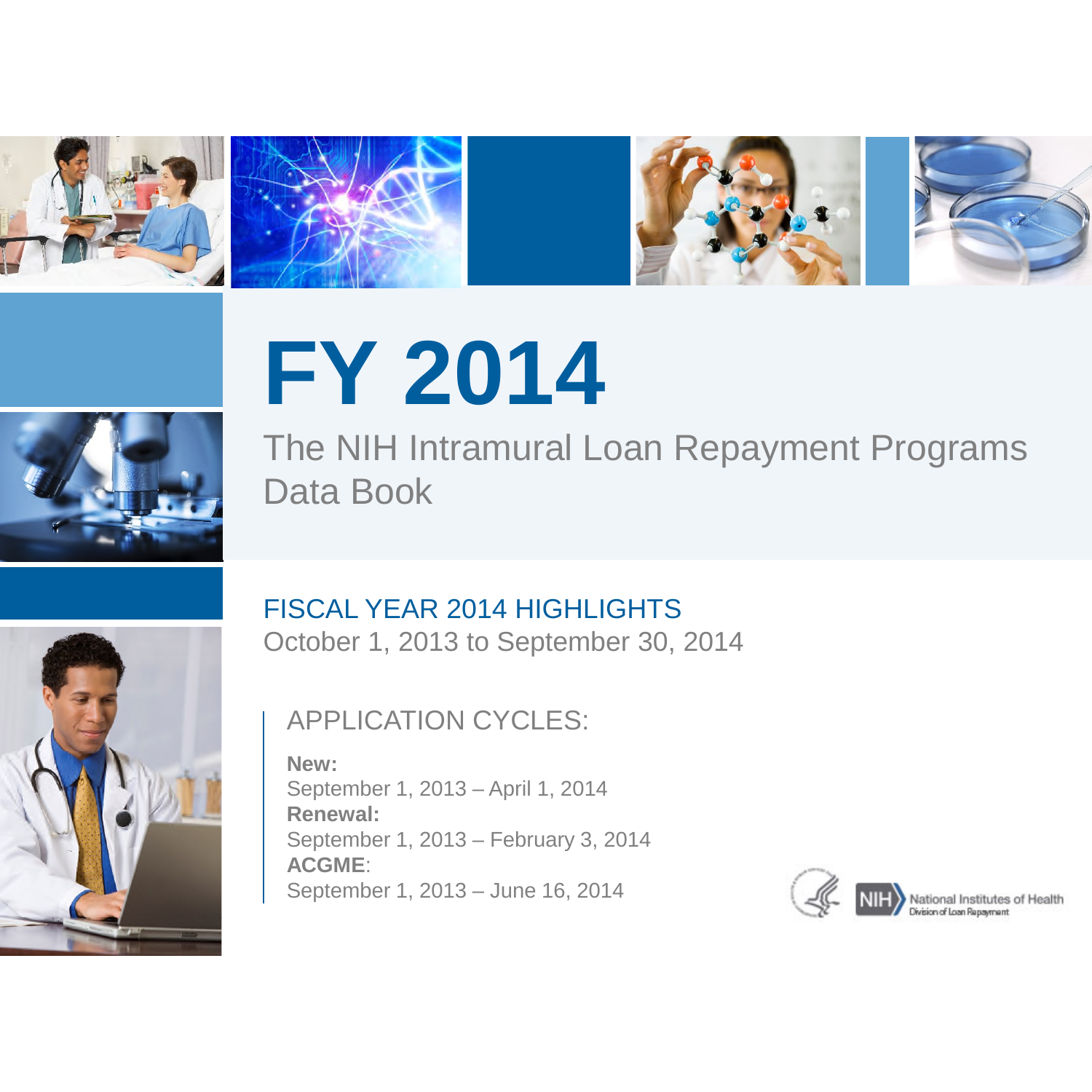#### **NIH Institutes and Centers**

#### **Institutes**

National Cancer Institute (NCI) National Eye Institute (NEI) National Heart, Lung, and Blood Institute (NHLBI) National Human Genome Research Institute (NHGRI) National Institute on Aging (NIA) National Institute on Alcohol Abuse and Alcoholism (NIAAA) National Institute of Allergy and Infectious Diseases (NIAID) National Institute of Arthritis and Musculoskeletal and Skin Diseases (NIAMS) National Institute of Biomedical Imaging and Bioengineering (NIBIB) *Eunice Kennedy Shriver* National Institute of Child Health and Human Development (NICHD) National Institute on Deafness and Other Communication Disorders (NIDCD) National Institute of Dental and Craniofacial Research (NIDCR) National Institute of Diabetes and Digestive and Kidney Diseases (NIDDK) National Institute on Drug Abuse (NIDA) National Institute of Environmental Health Sciences (NIEHS) National Institute of General Medical Sciences (NIGMS) National Institute of Mental Health (NIMH) National Institute on Minority Health and Health Disparities (NIMHD) National Institute of Neurological Disorders and Stroke (NINDS) National Institute of Nursing Research (NINR) National Library of Medicine (NLM)

#### **Centers**

Clinical Center (CC) Center for Information Technology (CIT) John E. Fogarty International Center (FIC) National Center for Advancing Translational Sciences (NCATS) National Center for Complementary and Integrative Health (NCCIH)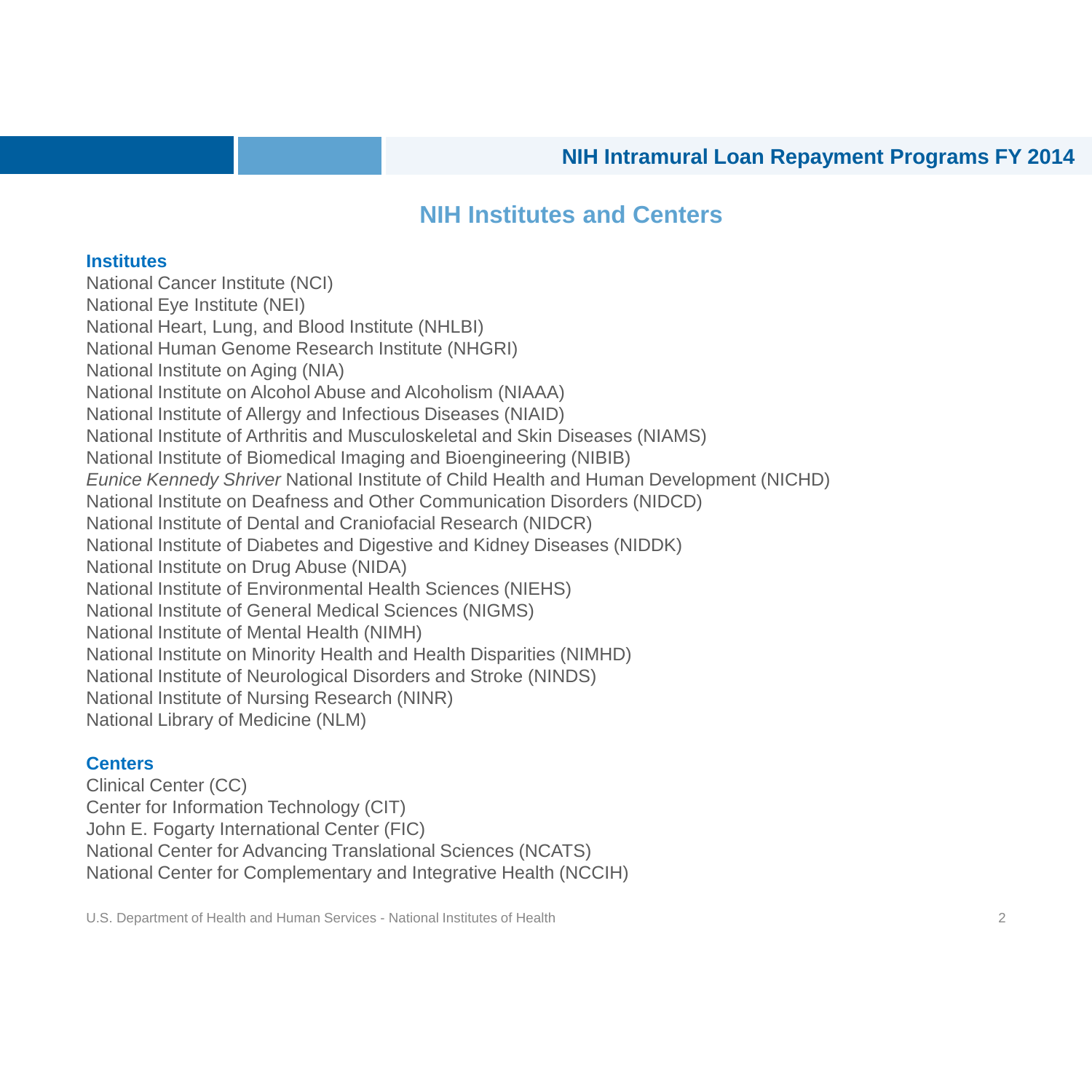#### **The Year in Review**

The NIH will repay up to \$35,000 per year of outstanding educational debt for the General, AIDS, and Clinical Research for Individuals from Disadvantaged Backgrounds and up to 17,000 per year for the ACGME LRP. In return, participants must sign a contract agreeing to conduct appropriately qualified research activities as NIH employees for a minimum of two years for the AIDS and Clinical Research (Disadvantaged Background) LRPs, or three years for the General or ACGME LRPs.

In Fiscal Year (FY) 2014, 91 individuals applied to the Intramural Loan Repayment Programs (ILRPs) in General Research, AIDS Research, or Clinical Research for Individuals from Disadvantaged Backgrounds and General Research for Accreditation Council for Graduate Medical Education (ACGME) Fellows. In 2014, two applications were withdrawn due to ineligibility or the applicants accepted employment outside of the NIH; and two were not funded due to unavailable funds through the ILRP as well as the applicants' Institute/Center. Of those 91 applications, (51 renewal applications and 40 new applications which include 21 noncompetitive ACGME Fellows) were submitted to the NIH Intramural Loan Repayment Programs for funding. Eighty-seven applications were reviewed and 86 were approved by the Scientific Review Committee. The 80 funded applicants (49 renewal and 31 new applicants) received awards totaling \$4,122,546. The combined (new and renewal applicants) success rate for the Intramural LRPs was 88 percent.

The Intramural General Research LRP (including ACGME Fellows) received 96 percent of all applications.

New applicants (those not previously funded) constituted 44 percent of all applications while renewal applicants (those previously funded) comprised 56 percent of all applicants. Success rates for new and renewal applicants were 78 and 96 percent, respectively.

The LRPs are open to health professionals with doctoral level, P.A., B.S.N. or A.D.N. degrees and varying levels of experience. Most new FY 2014 awardees are beginning their careers, with 77 percent having received their qualifying degrees within the last five years and 23 percent within the past six to ten years.

Physician doctorates (including dual physician doctorates, for example, MD/PhD degrees) comprised 84 percent of the awards, while those with academic doctoral level degrees received 13 percent of the total awards.

Ninety-seven percent of the new awardees had educational debt greater than \$50,000, with 32 percent having debt levels greater than \$200,000.

Women received 44 (55%) of the 80 intramural LRP awards, Black/African American applicants received 4 (5%) awards, Asians received 8 (10%) awards, and Hispanics received 4 (5%) awards.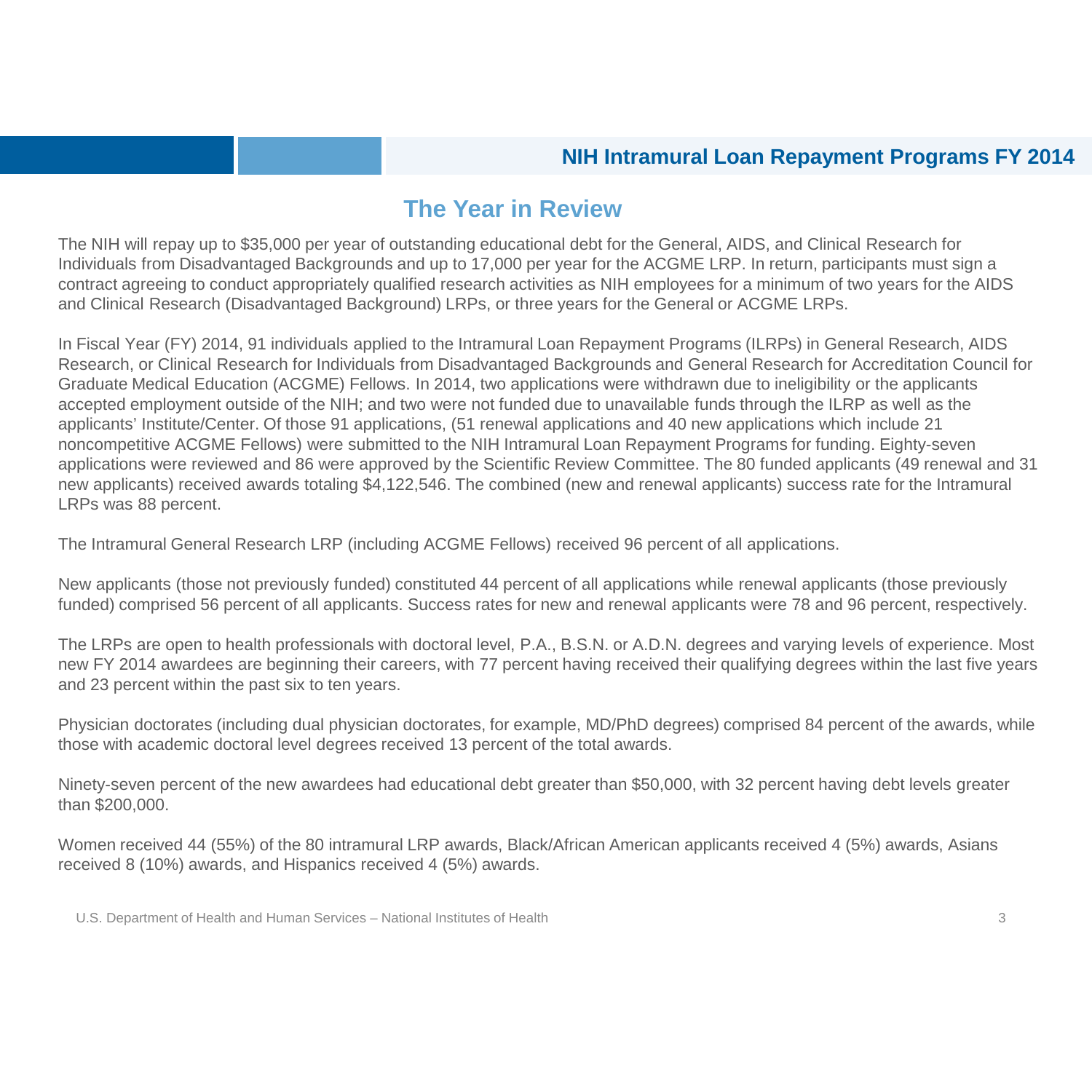#### **The Three Intramural Loan Repayment Programs**

#### **AIDS Research:**

In November 1988, Public Law (Pub. L.) 100-607 introduced Section 487A of the Public Health Service (PHS) Act (42 USC 288-1), authorizing the National Institutes of Health (NIH) to establish a program of educational loan repayment to attract additional health professionals into Acquired Immunodeficiency Syndrome (AIDS) research. The mission of the NIH AIDS Research Loan Repayment Program is to attract highly qualified physicians, nurses, and scientists to HIV/AIDS research by countering the growing economic disincentives to embark on biomedical research careers, using loan repayment as an incentive.

#### **Clinical Research for Individuals from Disadvantaged Backgrounds:**

In June 1993, Pub. L. 103-43 authorized Section 487E (42 USC 288-5), which established a program of educational loan repayment to attract physicians or dentists from disadvantaged backgrounds to conduct clinical research. Clinical research is patient-oriented research that is conducted with human subjects or research on the causes and consequences of disease in human populations involving material of human origin for which an investigator or colleague directly interacts with human subjects in an outpatient or inpatient setting to clarify a problem in human physiology; pathophysiology or disease; epidemiologic or behavioral studies; outcomes research or health services research; or developing new technologies, therapeutic interventions, or clinical trials. The mission of the NIH Clinical Research Loan Repayment Program is to recruit highly qualified health professionals from disadvantaged backgrounds to serve as clinical researchers, using loan repayment as an economic incentive.

#### **General Research:**

In June 1993, Pub. L. 103-43 authorized Section 487C (42 USC 288-3), which established a program of educational loan repayment to attract highly qualified health professionals, particularly physicians, to conduct research at the NIH. The mission of the General Research Loan Repayment Program is to attract talented researchers to public service as employees of the NIH using loan repayment as an economic incentive. Generally, those at a tenure track or above level are given priority for funding of LRP awards.

#### *General Research for ACGME Fellows:*

General Research LRP for ACGME Fellows provides up to \$17,000 per year in loan repayment (plus tax reimbursement) and is currently available to fellows offered employment by the NIH in subspecialty and residency training programs accredited by the Accreditation Council for Graduate Medical Education (ACGME). Qualifying fellows must hold a three-year appointment.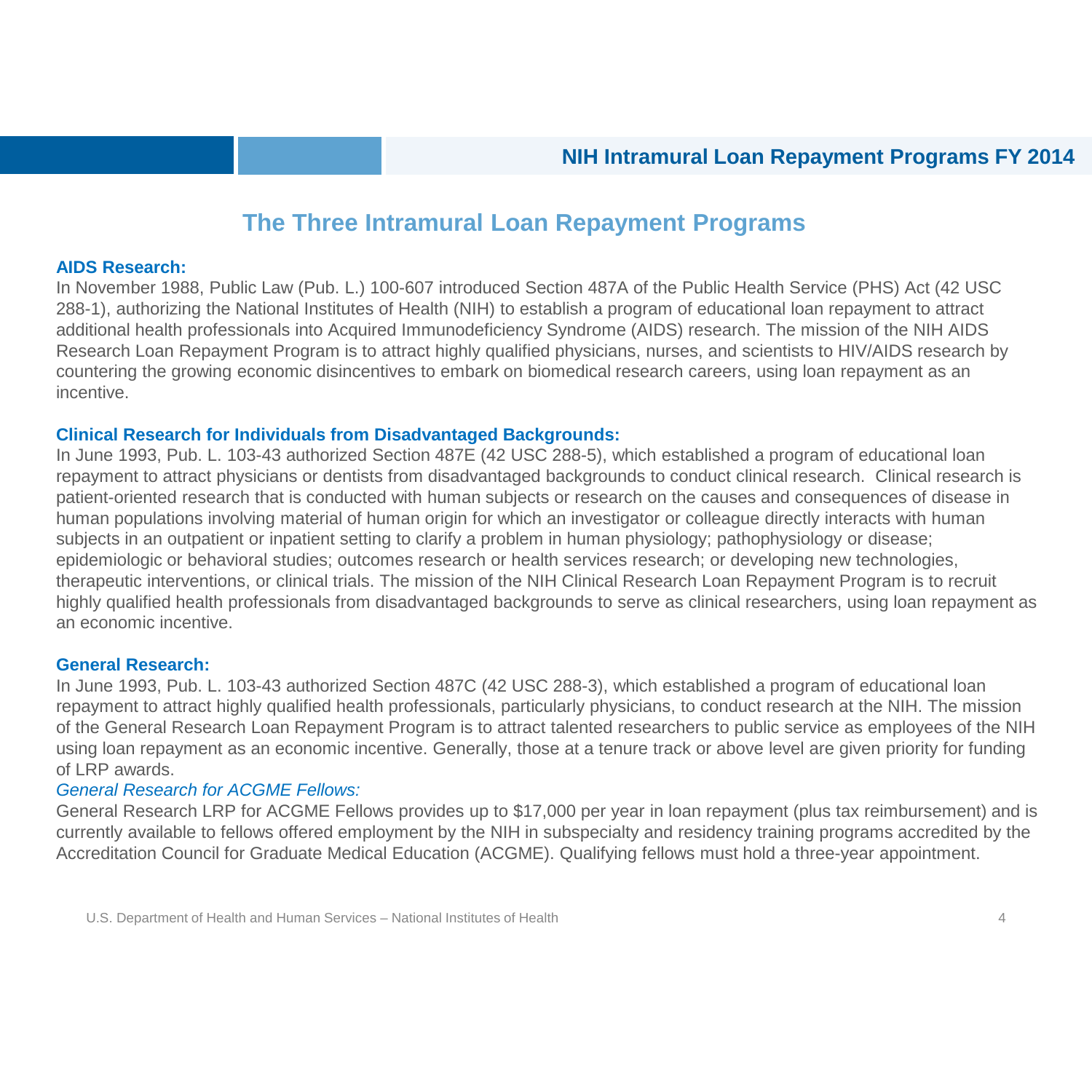#### **Applications, Awards, and Success Rates by Program (New and Renewal)**

|                                                                            | <b>New</b>                 |              | <b>Renewal</b> |                                                                               |              | <b>Total</b> |             |              |             |
|----------------------------------------------------------------------------|----------------------------|--------------|----------------|-------------------------------------------------------------------------------|--------------|--------------|-------------|--------------|-------------|
| <b>LRP</b>                                                                 | <b>Applications Awards</b> |              | <b>Success</b> | Applications Awards <sub>Success</sub> Applications Awards <sub>Success</sub> |              | <b>Rate</b>  |             |              | <b>Rate</b> |
|                                                                            | N                          | $\mathsf{n}$ | <b>Rate</b>    | N                                                                             | $\mathsf{n}$ |              | N           | $\mathsf{n}$ |             |
| <b>AIDS Research</b>                                                       | N/A                        | N/A          | N/A            | 3                                                                             | 3            | 100%         | 3           | 3            | 100%        |
| Clinical Research for Individuals from<br><b>Disadvantaged Backgrounds</b> | N/A                        | N/A          | N/A            | 1                                                                             | $\mathbf{1}$ | 100%         | $\mathbf 1$ | $\mathbf{1}$ | 100%        |
| <b>General Research</b>                                                    | 19                         | 10           | 53%            | 47                                                                            | 45           | 96%          | 66          | 55           | 83%         |
| - ACGME Fellows*                                                           | 21                         | 21           | 100%           | N/A                                                                           | N/A          | N/A          | 21          | 21           | 100%        |
| <b>Total</b>                                                               | 40                         | 31           | 78%            | 51                                                                            | 49           | 96%          | 91          | 80           | 88%         |

\* General Research includes a program for Accreditation Council for Graduate Medical Education (ACGME) Fellows.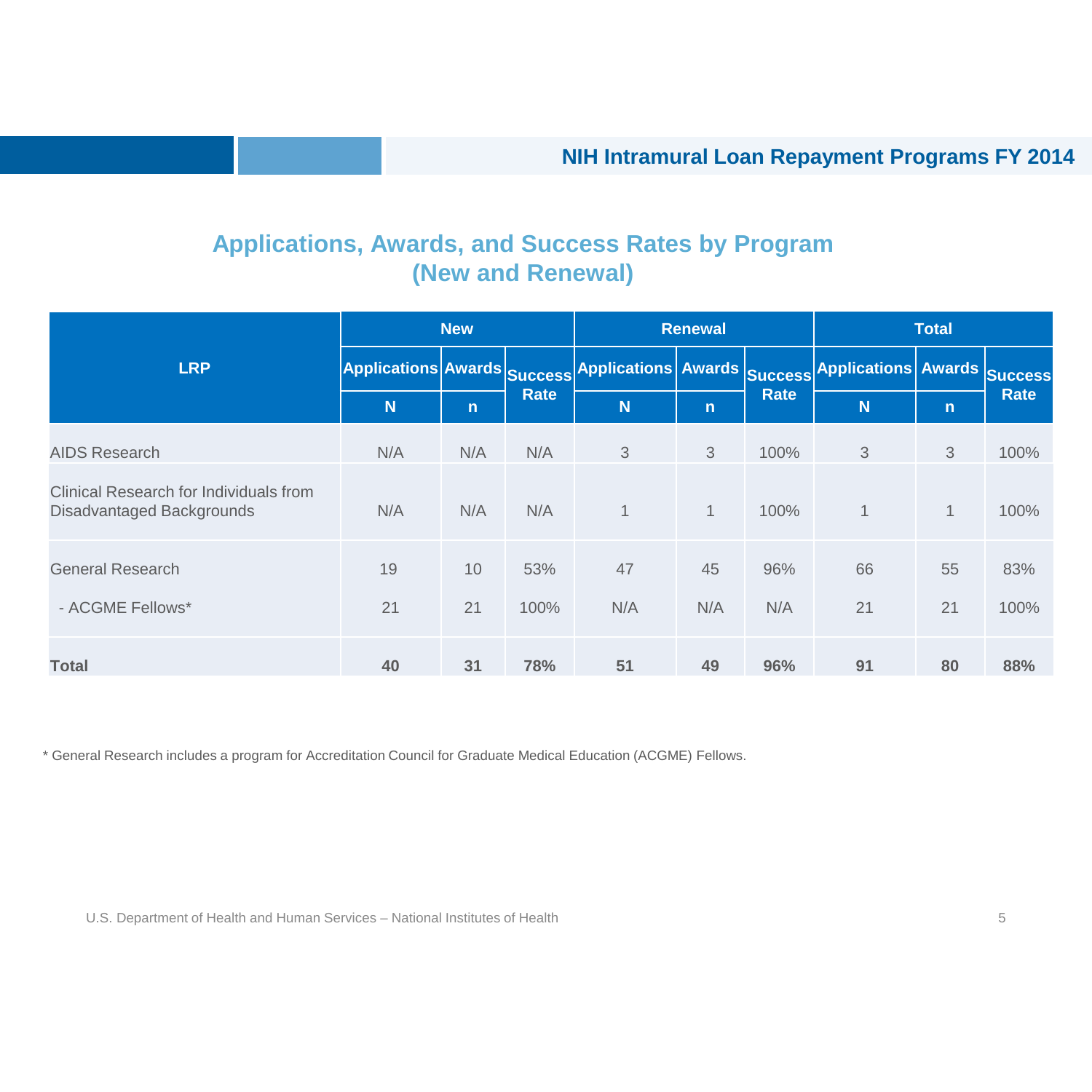## **Funding by Program (New and Renewal)**



|                                                                     | <b>New</b>     |                | <b>Renewal</b> |                | <b>Total</b>  |                |  |
|---------------------------------------------------------------------|----------------|----------------|----------------|----------------|---------------|----------------|--|
| <b>LRP</b>                                                          | <b>Awards</b>  | <b>Funding</b> | <b>Awards</b>  | <b>Funding</b> | <b>Awards</b> |                |  |
|                                                                     | $\mathbf n$    |                | $\mathsf{n}$   |                | $\mathsf{n}$  | <b>Funding</b> |  |
| AIDS Research                                                       | $\overline{0}$ | \$0            | 3              | \$58,489       | 3             | \$58,489       |  |
| Clinical Research for Individuals<br>from Disadvantaged Backgrounds | $\overline{0}$ | \$0            | $\mathbf 1$    | \$11,592       | $\mathbf{1}$  | \$11,592       |  |
| <b>General Research</b>                                             | 10             | \$1,133,505    | 45             | \$1,399,825    | 55            | \$2,533,331    |  |
| - ACGME Fellows*                                                    | 21             | \$1,519,134    | $\overline{0}$ | \$0            | 21            | \$1,519,134    |  |
| <b>Total</b>                                                        | 31             | \$2,652,639    | 49             | \$1,469,907    | 80            | \$4,122,546    |  |

\* General Research includes a program for Accreditation Council for Graduate Medical Education (ACGME) Fellows.

<sup>6</sup> U.S. Department of Health and Human Services – National Institutes of Health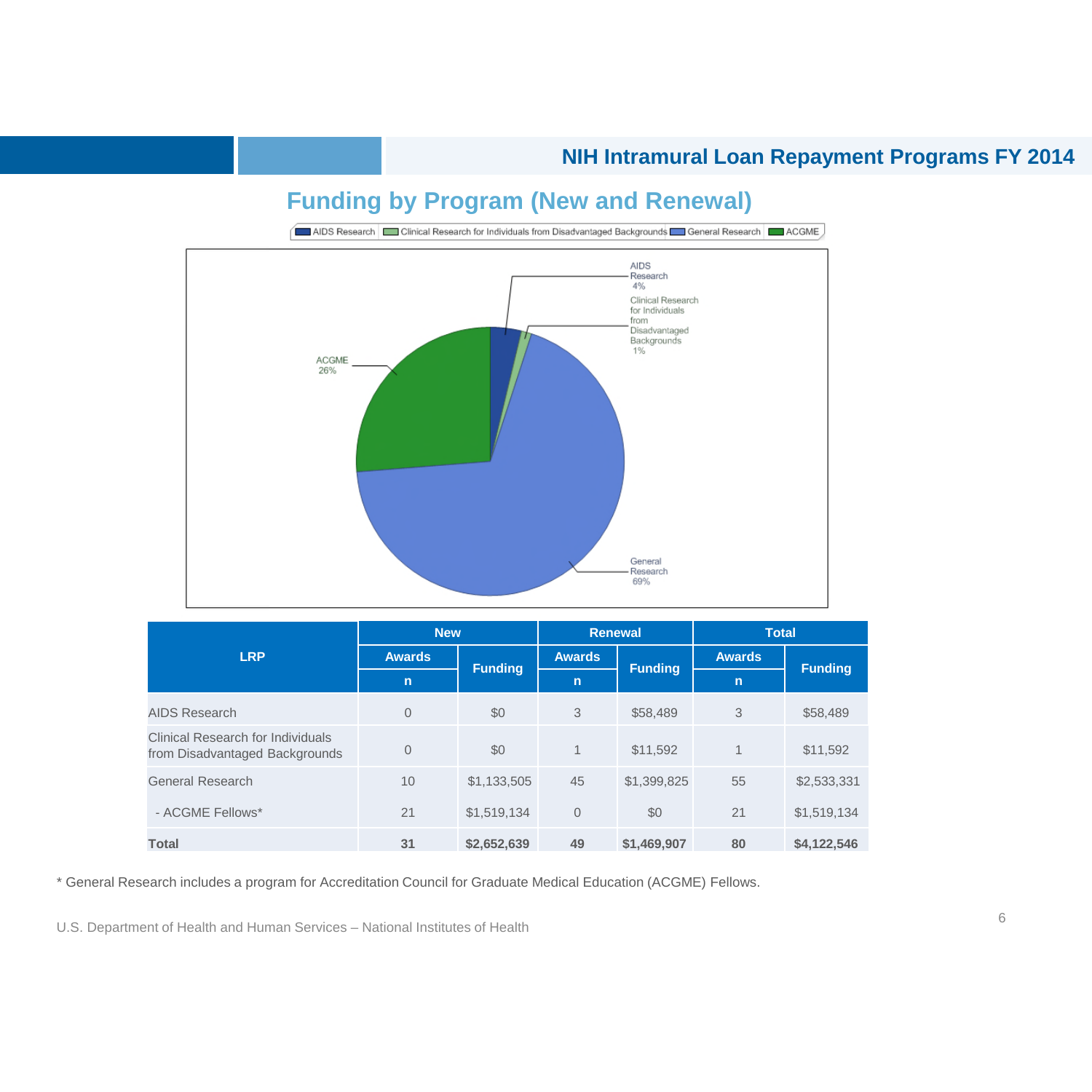## **Funding by NIH Institutes and Centers (New Awards)**

| $\overline{\text{IC}}$ | <b>Awards</b>  | <b>Funding</b> |
|------------------------|----------------|----------------|
|                        | n              |                |
| CC                     | 3              | \$224,145      |
| <b>NCI</b>             | 9              | \$672,435      |
| <b>NHGRI</b>           | $\mathcal{P}$  | \$179,439      |
| <b>NHI BI</b>          | 3              | \$224,145      |
| <b>NIAID</b>           | 5              | \$449,237      |
| <b>NICHD</b>           | $\overline{1}$ | \$74,715       |
| <b>NIDCD</b>           | $\overline{1}$ | \$153,825      |
| <b>NIDCR</b>           | $\overline{1}$ | \$153,825      |
| <b>NIGMS</b>           | $\overline{1}$ | \$114,939      |
| <b>NIMH</b>            | $\overline{2}$ | \$154,655      |
| <b>NINDS</b>           | 3              | \$251,279      |
| <b>Total</b>           | 31             | \$2,652,639    |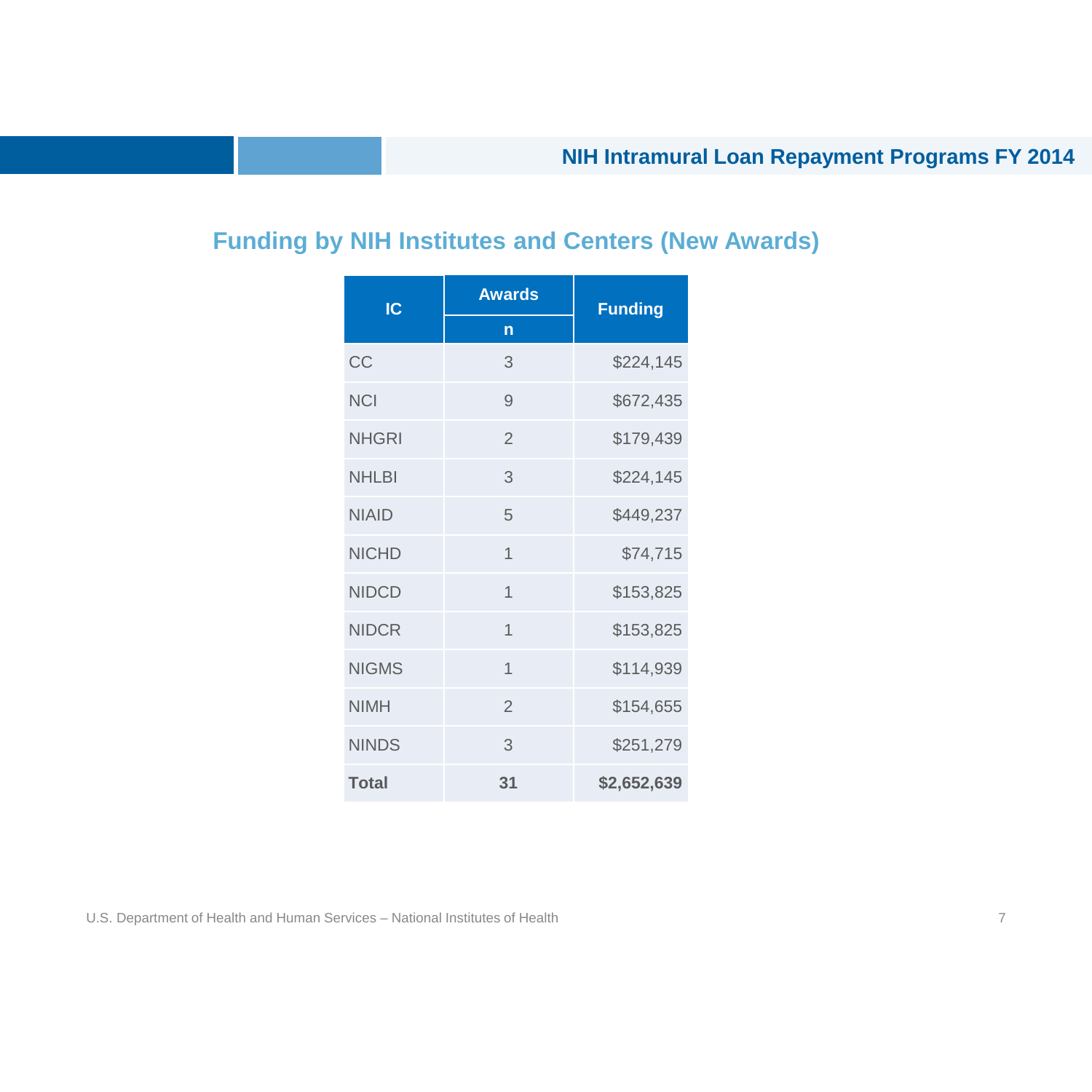## **Funding by NIH Institutes and Centers (Renewal Awards)**

| IC           | <b>Awards</b>  | <b>Funding</b> |
|--------------|----------------|----------------|
|              | n              |                |
| CC           | 6              | \$164,364      |
| <b>NCI</b>   | 9              | \$315,548      |
| <b>NHGRI</b> | 4              | \$183,783      |
| <b>NHLBI</b> | 1              | \$51,275       |
| <b>NIAAA</b> | 1              | \$11,619       |
| <b>NIAID</b> | 10             | \$267,126      |
| <b>NIAMS</b> | $\overline{2}$ | \$102,550      |
| <b>NICHD</b> | $\overline{2}$ | \$72,419       |
| <b>NIDA</b>  | $\overline{1}$ | \$15,113       |
| <b>NIDCR</b> | $\overline{2}$ | \$15,340       |
| <b>NIEHS</b> | $\overline{2}$ | \$60,687       |
| <b>NIMH</b>  | $\overline{1}$ | \$51,275       |
| <b>NIMHD</b> | $\overline{2}$ | \$48,268       |
| <b>NINDS</b> | $\overline{4}$ | \$89,113       |
| <b>NINR</b>  | $\overline{1}$ | \$12,500       |
| <b>NLM</b>   | $\overline{1}$ | \$8,926        |
| <b>Total</b> | 49             | \$1,469,907    |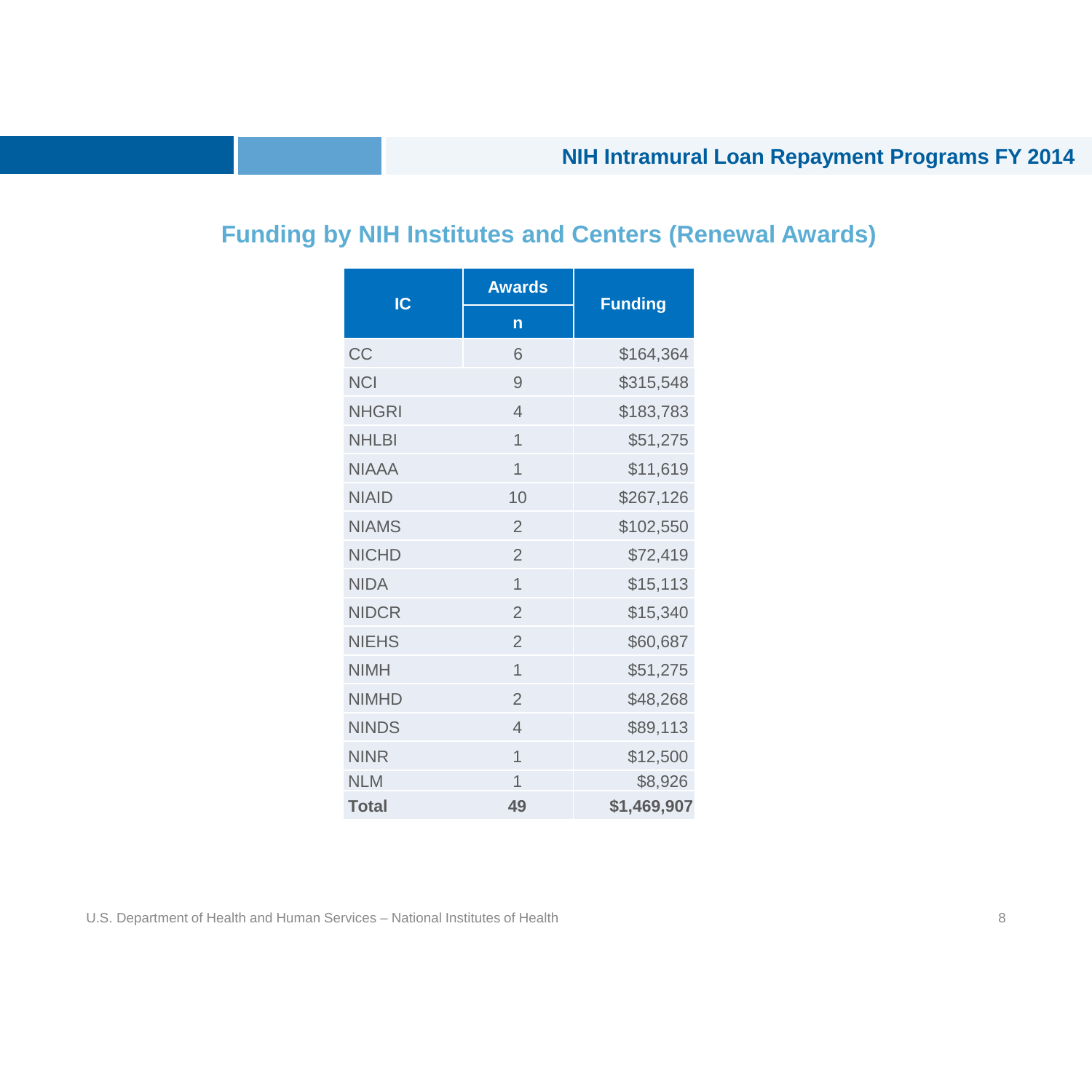## **Funding by NIH Institutes and Centers (New ACGME Awards)**

| IC           | <b>ACGME Program</b>           | <b>Program Awards</b> |
|--------------|--------------------------------|-----------------------|
| <b>CC</b>    | <b>Critical Care Medicine</b>  | 3                     |
| <b>NCI</b>   | Pediatric Hematology-Oncology  | $\overline{4}$        |
| <b>NCI</b>   | <b>Medical Oncology</b>        | 3                     |
| <b>NCI</b>   | Anatomic Pathology             | $\mathcal{P}$         |
| <b>NHLBI</b> | Hematology                     | 3                     |
| <b>NIAID</b> | <b>Infectious Diseases</b>     | $\overline{2}$        |
| <b>NIAID</b> | Allergy and Immunology         | $\mathcal{P}$         |
| <b>NICHD</b> | <b>Pediatric Endocrinology</b> | 1                     |
| <b>NINDS</b> | <b>Vascular Neurology</b>      | 1                     |
| <b>Total</b> |                                | 21                    |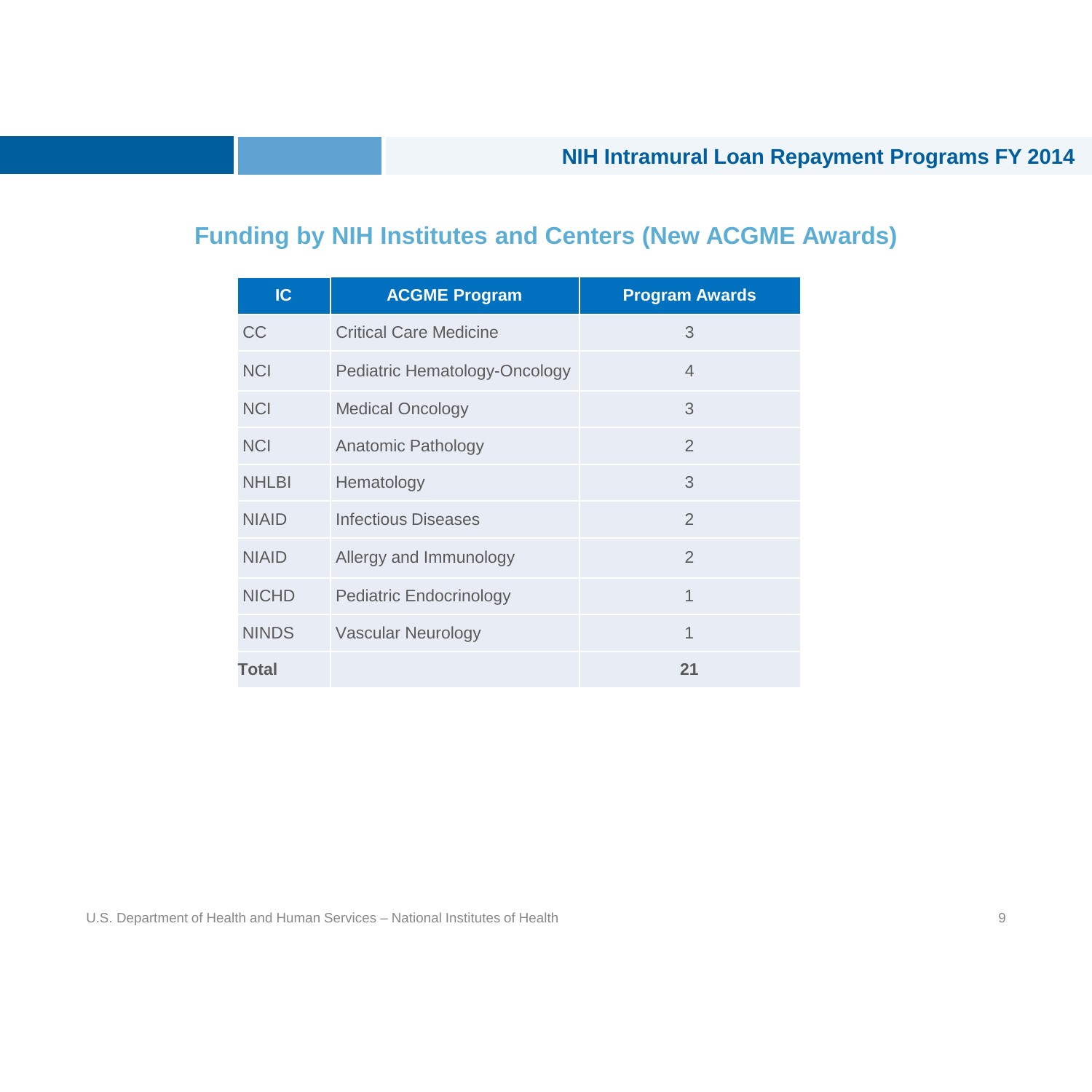#### **NIH Intramural Loan Repayment Programs FY 2014**

## **Applications, Awards, and Success Rates by Post-Degree Years (New)**



| <b>Years</b>   | <b>LRP Applications</b> | <b>LRP Awards</b> |
|----------------|-------------------------|-------------------|
| <1 Year        |                         |                   |
| 1 to 5 Years   | 27                      | 23                |
| 6 to 10 Years  | 8                       | 5                 |
| 11 to 15 Years |                         |                   |
| 15+ Years      |                         |                   |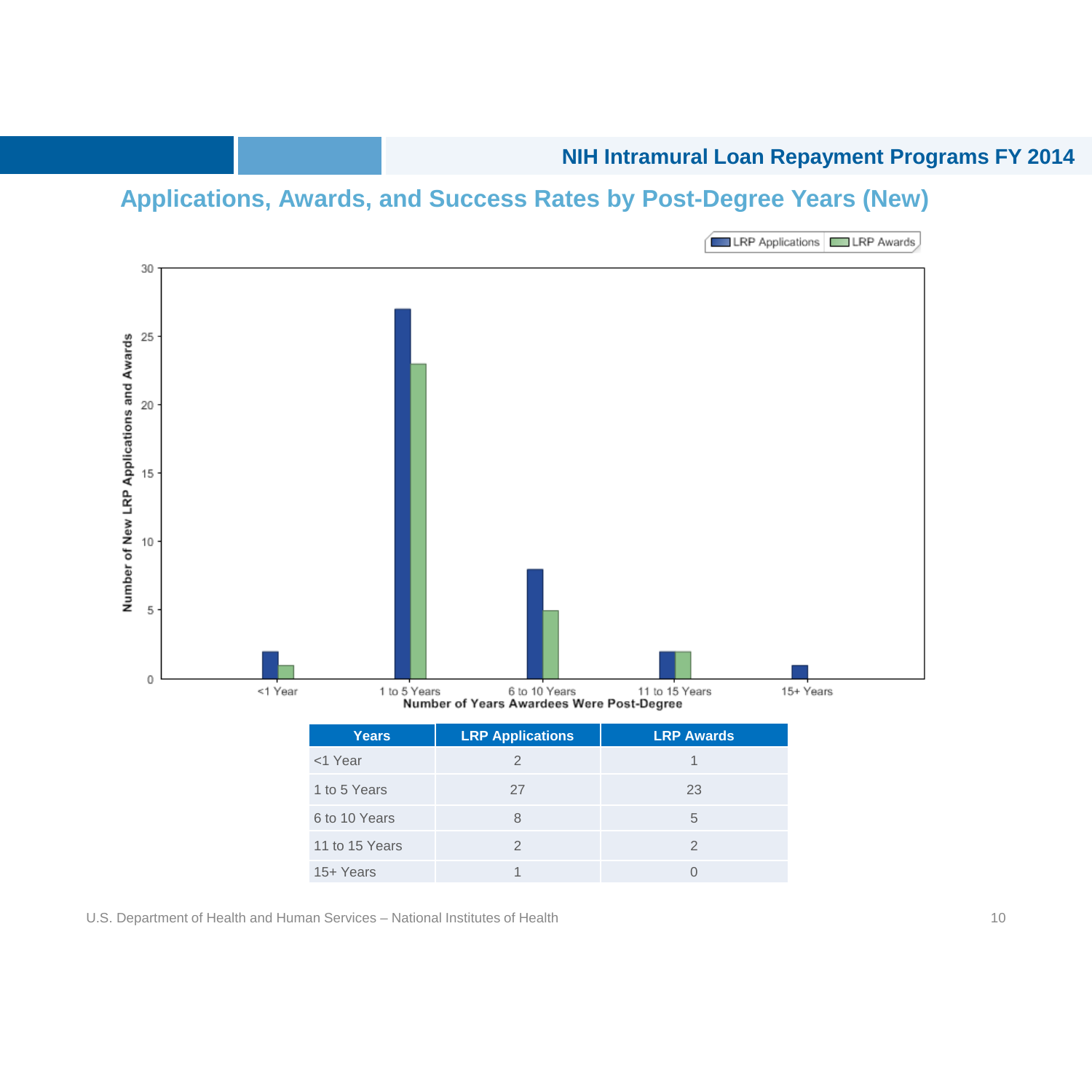

#### **Awards by Post-Degree Years (New Awards)**

| Years                      | <b>LRP Awards</b> |
|----------------------------|-------------------|
| <1 Year Post-Degree        | 1                 |
| 1 to 5 Years Post-Degree   | 23                |
| 6 to 10 Years Post-Degree  | 5                 |
| 11 to 15 Years Post-Degree | 2                 |
| <b>Total</b>               | 31                |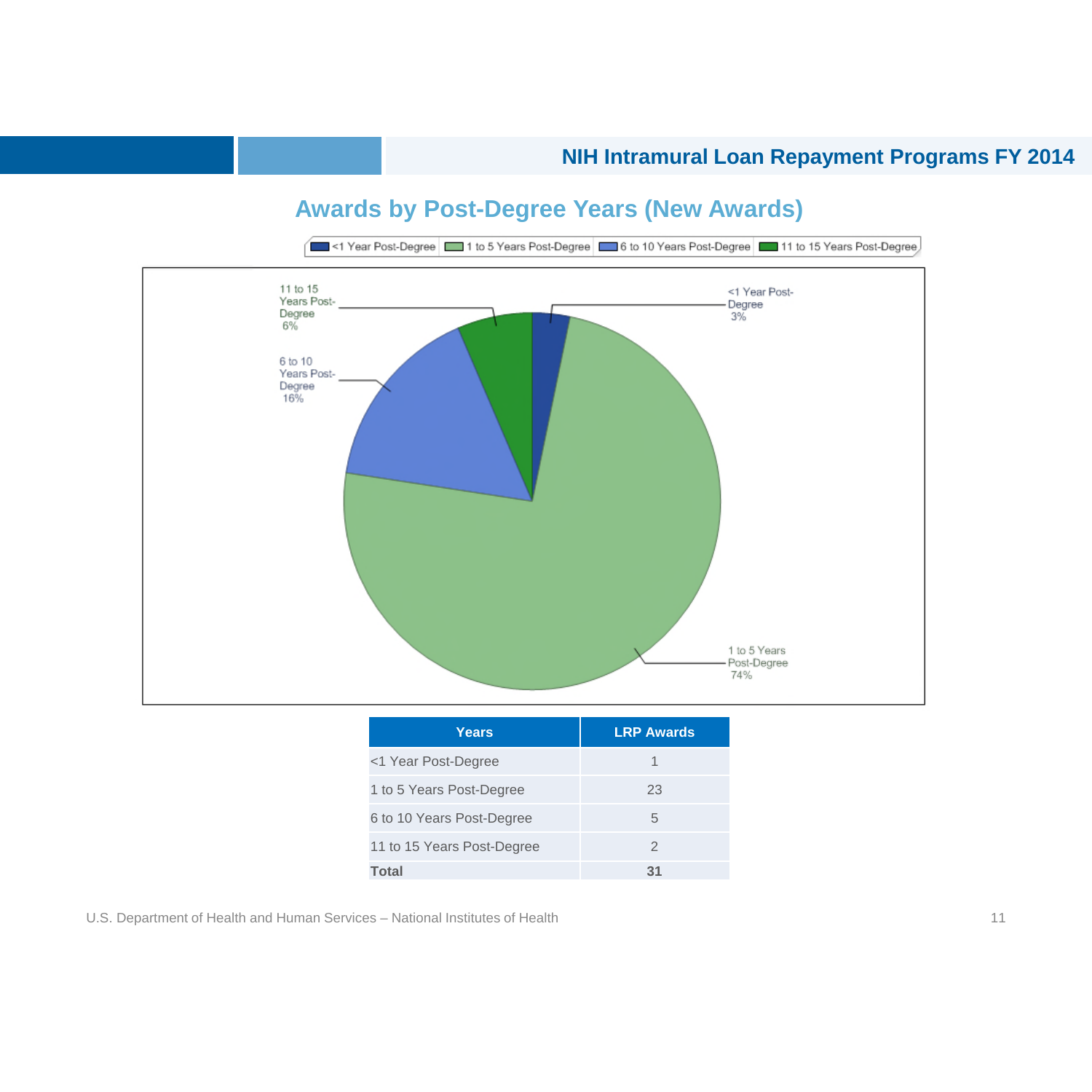#### **LRP Awards by Degree (New Awards)**

| <b>LRP</b>                                                                        | <b>Physician</b><br><b>Doctorate</b> | <b>Professional</b><br><b>Clinical</b><br><b>Doctorate</b> | <b>Academic</b><br><b>Doctorate</b> | <b>Physician</b><br>Doctorate /<br>Academic<br><b>Doctorate</b> | <b>Other</b>   | <b>Total</b> |
|-----------------------------------------------------------------------------------|--------------------------------------|------------------------------------------------------------|-------------------------------------|-----------------------------------------------------------------|----------------|--------------|
|                                                                                   | $\mathsf{n}$                         | $\mathsf{n}$                                               | $\mathsf{n}$                        | n                                                               | $\mathsf{n}$   | $\mathsf{n}$ |
| <b>AIDS Research*</b>                                                             | $\overline{0}$                       | $\overline{0}$                                             | $\overline{0}$                      | $\overline{0}$                                                  | $\overline{0}$ | 0            |
| <b>Clinical Research for Individuals from</b><br><b>Disadvantaged Backgrounds</b> | $\Omega$                             | $\Omega$                                                   | $\overline{0}$                      | $\overline{0}$                                                  | $\overline{0}$ | $\Omega$     |
| <b>General Research</b>                                                           | 5                                    | $\mathbf 1$                                                | $\overline{4}$                      | $\overline{0}$                                                  | $\overline{0}$ | 10           |
| - ACGME Fellows**                                                                 | 18                                   | $\overline{0}$                                             | $\overline{0}$                      | 3                                                               | $\overline{0}$ | 21           |
| <b>Total</b>                                                                      | 23                                   |                                                            | $\overline{\mathbf{4}}$             | 3                                                               | $\bf{0}$       | 31           |

#### **Notes:**

Physician Doctorate: 23 (74%) held MD or DO degrees. Professional Clinical Doctorate: 1 (3%) held DDS, DMD, DVM, DPT, ND, OD, PharmD, or PsyD degrees. Academic Doctorate: 4 (13%) held PhD, DrPH, EdD, or ScD degrees. Physician Doctorate / Academic Doctorate: 3 (10%) held dual MD/PhD degrees. Other: None held an MS/MPH degree.

\* One awardee did not specify degree.

\*\* General Research includes a program for Accreditation Council for Graduate Medical Education (ACGME) Fellows.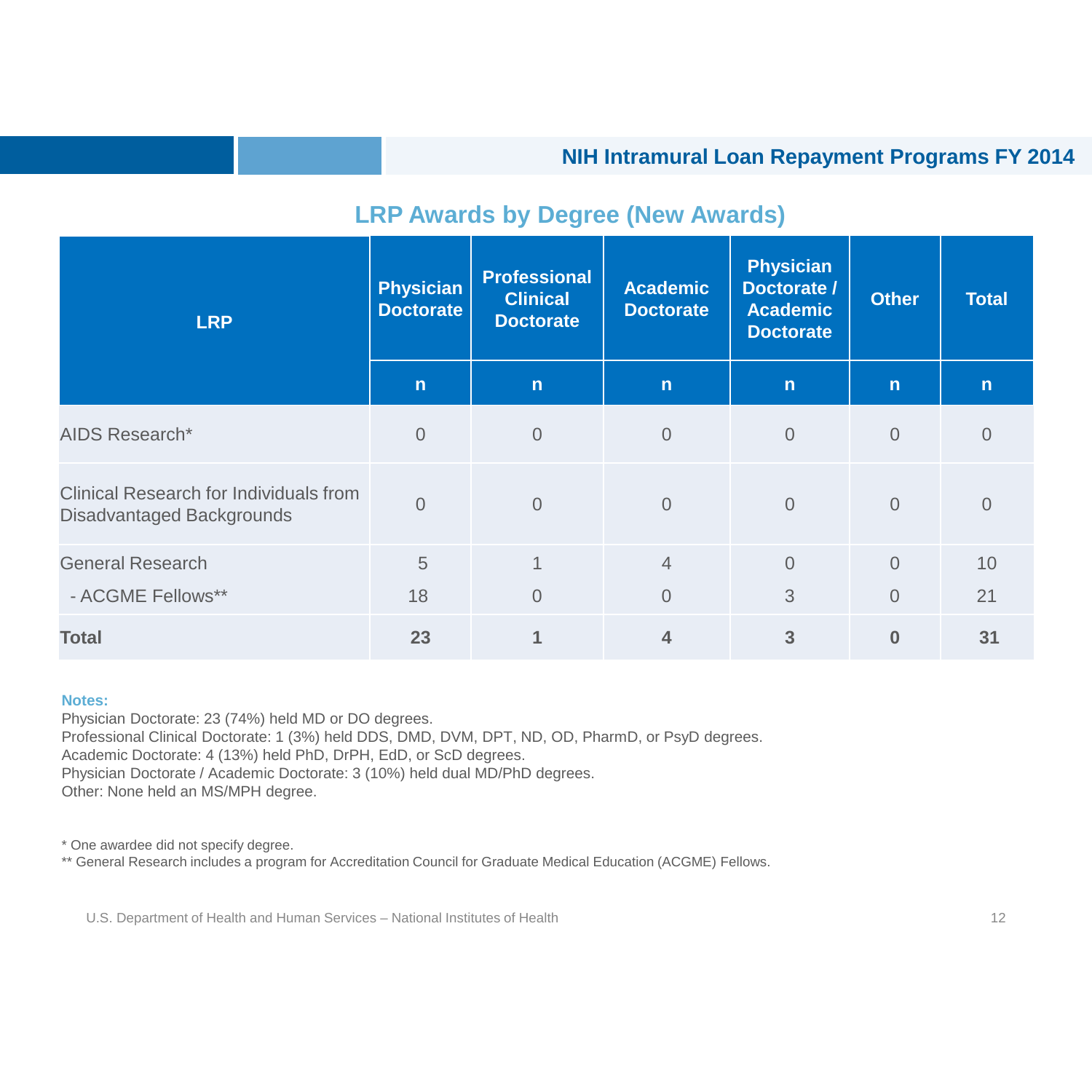| <b>LRP</b>                                                                                     | <b>Physician</b><br><b>Doctorate</b> | <b>Professional</b><br><b>Clinical Doctorate</b> | <b>Academic</b><br><b>Doctorate</b> | <b>Physician Doctorate /</b><br><b>Academic Doctorate</b> | <b>Other</b>   | <b>Total</b> |
|------------------------------------------------------------------------------------------------|--------------------------------------|--------------------------------------------------|-------------------------------------|-----------------------------------------------------------|----------------|--------------|
|                                                                                                | n                                    | n                                                | $\mathsf{n}$                        | $\mathsf{n}$                                              | $\mathsf{n}$   | $\mathsf{n}$ |
| <b>AIDS Research</b>                                                                           |                                      | $\overline{0}$                                   | $\overline{2}$                      | $\Omega$                                                  | $\overline{0}$ | 3            |
| <b>Clinical Research for</b><br>Individuals from<br><b>Disadvantaged</b><br><b>Backgrounds</b> |                                      | $\overline{0}$                                   | $\overline{0}$                      | $\Omega$                                                  | $\Omega$       |              |
| <b>General Research</b>                                                                        | 35                                   |                                                  | 6                                   | 3                                                         | $\Omega$       | 45           |
| <b>Total</b>                                                                                   | 37                                   |                                                  | 8                                   | 3                                                         | $\bf{0}$       | 49           |

#### **LRP Awards by Degree (Renewal Awards)**

#### **Notes:**

Physician Doctorate: 37 (76%) held MD or DO degrees. Professional Clinical Doctorate:1 (2%) held DDS, DMD, DVM, DPT, ND, OD, PharmD, or PsyD degrees. Academic Doctorate: 8 (16%) held PhD, DrPH, EdD, or ScD degrees. Physician Doctorate / Academic Doctorate: 3 (6%) held dual MD/PhD degrees. Other: None held B.S.N., M.S.N., or M.H.S degrees.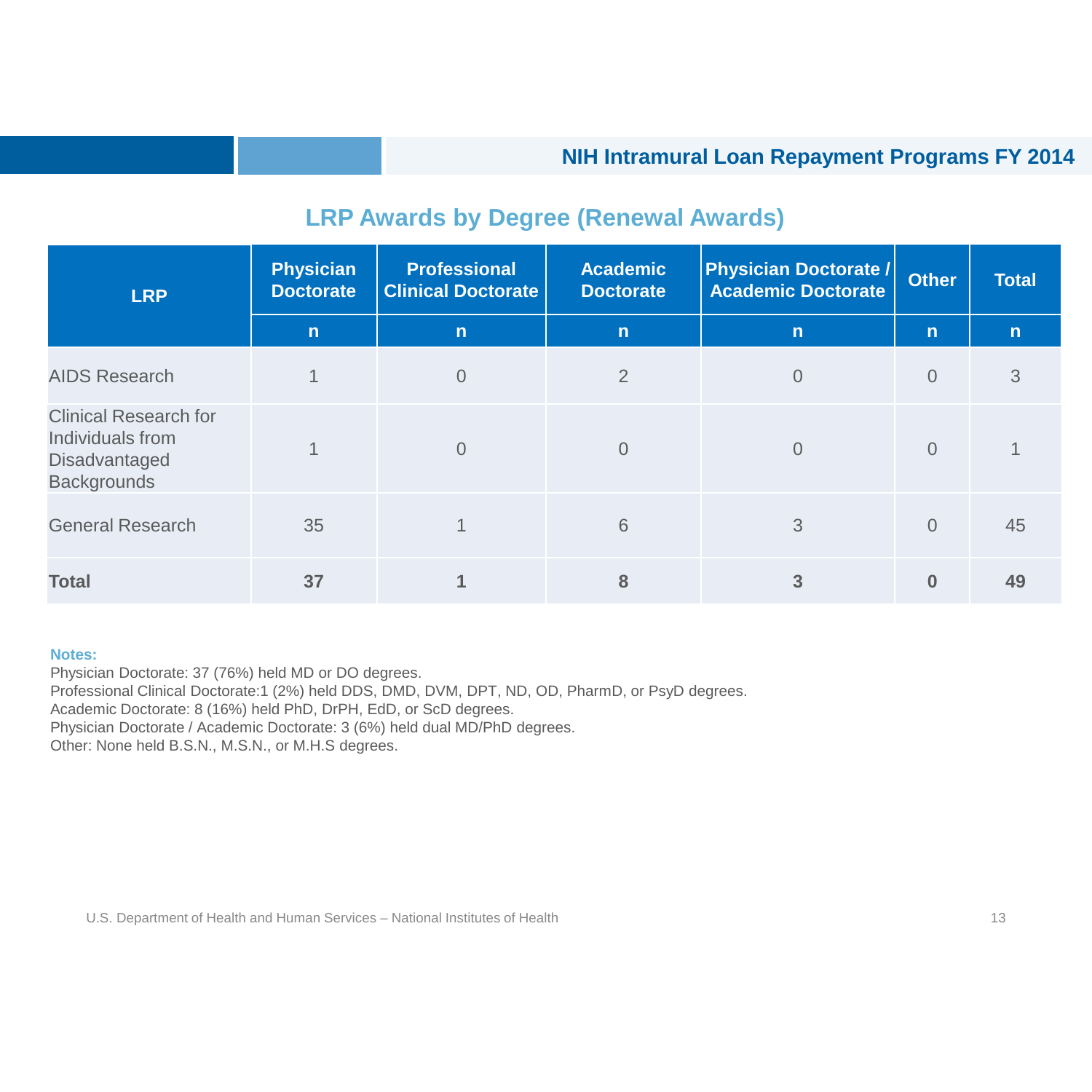## **Educational Debt Levels of LRP Awardees (New Awards)**



| <b>Debt Range</b>     | <b>Number of Awardees</b> |
|-----------------------|---------------------------|
| Less than \$10,000    | $\bigcap$                 |
| $$10,000 - $50,000$   | 1                         |
| \$50,000 - \$100,000  | 6                         |
| $$100,000 - $150,000$ | 9                         |
| $$150,000 - $200,000$ | 5                         |
| \$200,000 and over    | 10                        |
| <b>Total</b>          | 31                        |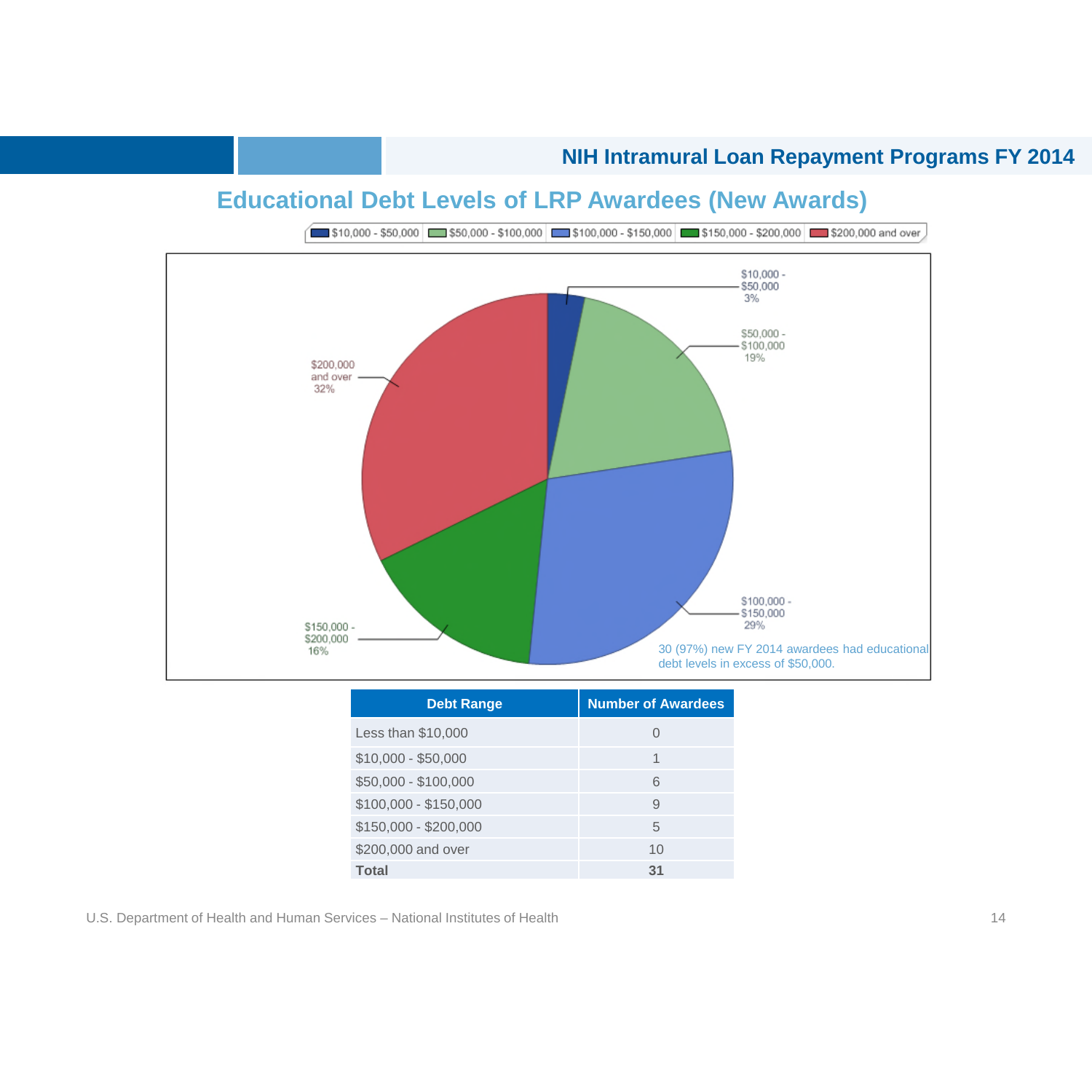## **Applications, Awards, and Success Rates by Gender (New and Renewal)**

|                                                                                      | <b>Male Applicants</b> |              |             | <b>Female Applicants</b>                                |                |             | <b>Gender Distribution</b>     |                                  |
|--------------------------------------------------------------------------------------|------------------------|--------------|-------------|---------------------------------------------------------|----------------|-------------|--------------------------------|----------------------------------|
| <b>LRP</b>                                                                           |                        |              | <b>Rate</b> | Applications Awards Success Applications Awards Success |                | <b>Rate</b> | <b>Male</b><br><b>Awardees</b> | <b>Female</b><br><b>Awardees</b> |
|                                                                                      | N                      | $\mathsf{n}$ |             | <b>N</b>                                                | $\mathsf{n}$   |             |                                |                                  |
| <b>AIDS Research</b>                                                                 | $\mathbf 1$            | $\mathbf{1}$ | 100%        | $\overline{2}$                                          | $\overline{2}$ | 100%        | 33%                            | 67%                              |
| <b>Clinical Research for</b><br>Individuals from<br><b>Disadvantaged Backgrounds</b> | $\mathbf 1$            | $\mathbf{1}$ | 100%        | $\overline{0}$                                          | $\overline{0}$ | $0\%$       | 100%                           | $0\%$                            |
| <b>General Research</b>                                                              | 31                     | 24           | 77%         | 35                                                      | 31             | 89%         | 44%                            | 56%                              |
| - ACGME Fellows*                                                                     | 10                     | 10           | 100%        | 11                                                      | 11             | 100%        | 48%                            | 56%                              |
| <b>Total</b>                                                                         | 43                     | 36           | 84%         | 48                                                      | 44             | 92%         | 45%                            | 55%                              |

\* General Research includes a program for Accreditation Council for Graduate Medical Education (ACGME) Fellows.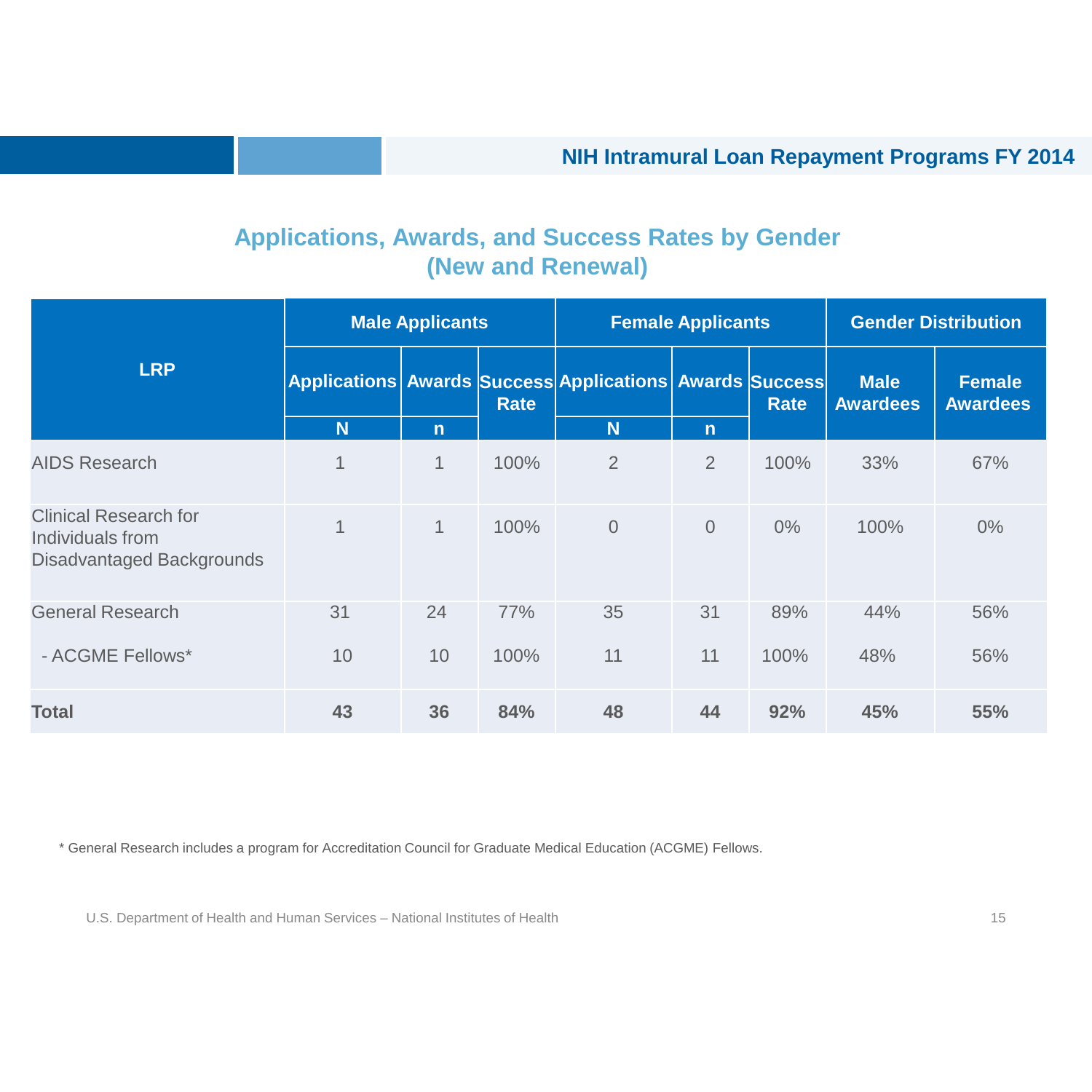## **Awardee Demographics by Ethnicity**

| <b>LRP</b>                  | <b>Awards</b> |    | Hispanic or Latino Not Hispanic or Latino |
|-----------------------------|---------------|----|-------------------------------------------|
| All Intramural LRPs, n      | 80            |    | 76                                        |
| <b>Percentage of Awards</b> | 100%          | 5% | 95%                                       |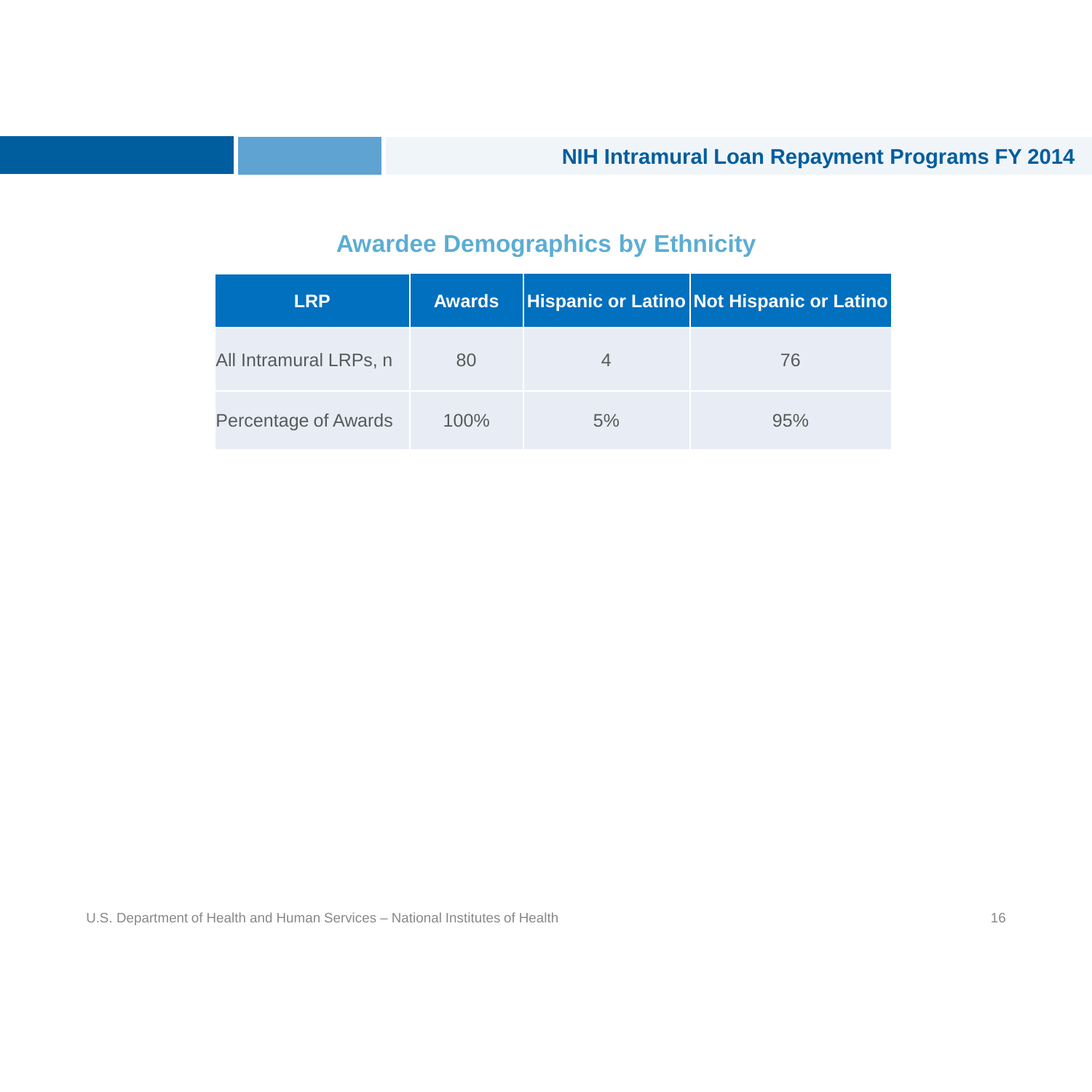## **Awardee Demographics by Race**

| <b>LRP</b>                  | <b>American</b><br>Indian or<br><b>Alaska Native</b> | <b>Black or</b><br><b>African-</b><br><b>American</b> | <b>Asian</b> | <b>Native Hawaiian or</b><br><b>Other Pacific</b><br><b>Islander</b> | <b>White</b> | Other / No<br><b>Response</b> | <b>Awards</b> |
|-----------------------------|------------------------------------------------------|-------------------------------------------------------|--------------|----------------------------------------------------------------------|--------------|-------------------------------|---------------|
| All Intramural LRPs, n      |                                                      | $\overline{4}$                                        | 8            | 0                                                                    | 56           | 12                            | 80            |
| <b>Percentage of Awards</b> | $0\%$                                                | 5%                                                    | 10%          | $0\%$                                                                | 70%          | 15%                           | 100%          |